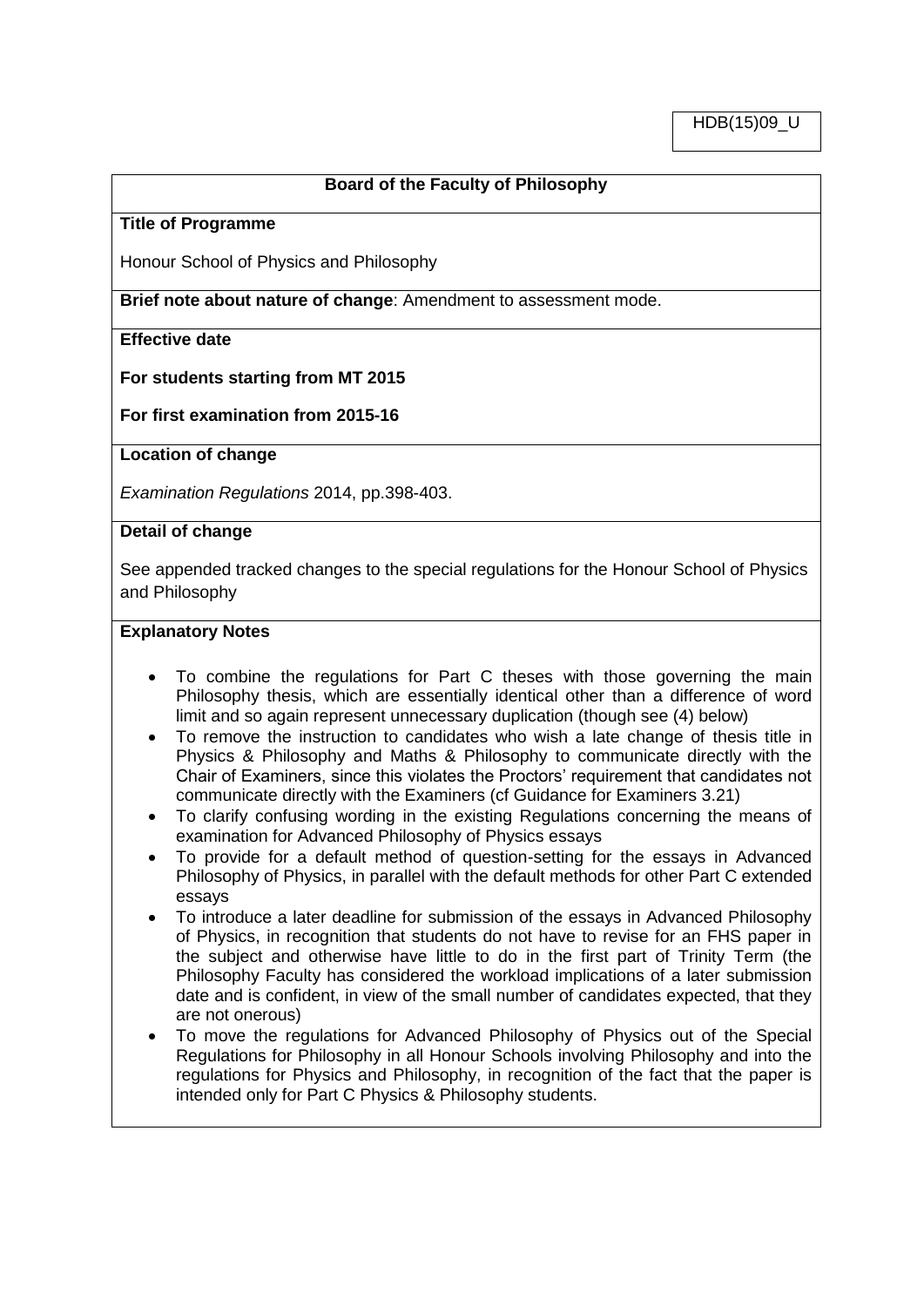**A**

In the following 'the Physics Course Handbook' refers to the Physics Undergraduate Handbook, published annually at the start of Michaelmas Term by the faculty of Physics. The Physics and Philosophy Course Handbook is published annually at the start of Michaelmas Term by the Faculty of Philosophy.

1. All candidates shall be examined in Physics and in Philosophy.

2. No candidate shall be admitted to examination in this school unless he or she has either passed or been exempted from the First Public Examination.

3.

(*a*) The examination in Physics and Philosophy shall consist of three parts: Part A, Part B and Part C.

(*b*) Parts A, B and C shall be taken at times not less than three, six, and nine terms, respectively, after passing or being exempted from the First Public Examination.

4.

(*a*) In order to proceed to Part C a minimum standard of achievement in either Part A in physics or in Part B in philosophy may be required, as determined by the Faculty of Physics or the Faculty of Philosophy from time to time. Any such requirement shall be published in the Physics and Philosophy Course Handbook not later than the beginning of the Michaelmas Full Term of the academic year preceding the year of the Part A examination. Names of those satisfying the requirement shall be published by the Examiners.

(*b*) A candidate who obtains only a Pass or fails to satisfy the Examiners in Part C may enter again for Part C on at most one subsequent occasion; Parts A and B shall be entered on one occasion only.

(*c*) A candidate in the final year of the four-year course, adjudged worthy of Honours in both Parts A and B together, but who does not enter Part C, or who fails to obtain Honours in Part C, is permitted to supplicate for the Honours degree of Bachelor of Arts in Physics and Philosophy with the classification obtained in Parts A and B together; provided that no such candidate may later enter or re-enter the Part C year or supplicate for the degree of Master of Physics and Philosophy; and provided in each case that the candidate has fulfilled all the conditions for admission to a degree of the University.

(*d*) A candidate who is adjudged worthy of Honours on Parts A and B together, and on Part C, may supplicate for the degree of Master of Physics and Philosophy provided that the candidate has fulfilled all the conditions for admission to a degree of the University.

5. The examination in this school shall be under the joint supervision of the Board of the Faculty of Philosophy and the Mathematical, Physical and Life Sciences Board, which shall appoint a standing joint committee to make regulations concerning it, subject in all cases to clauses 1-4 above.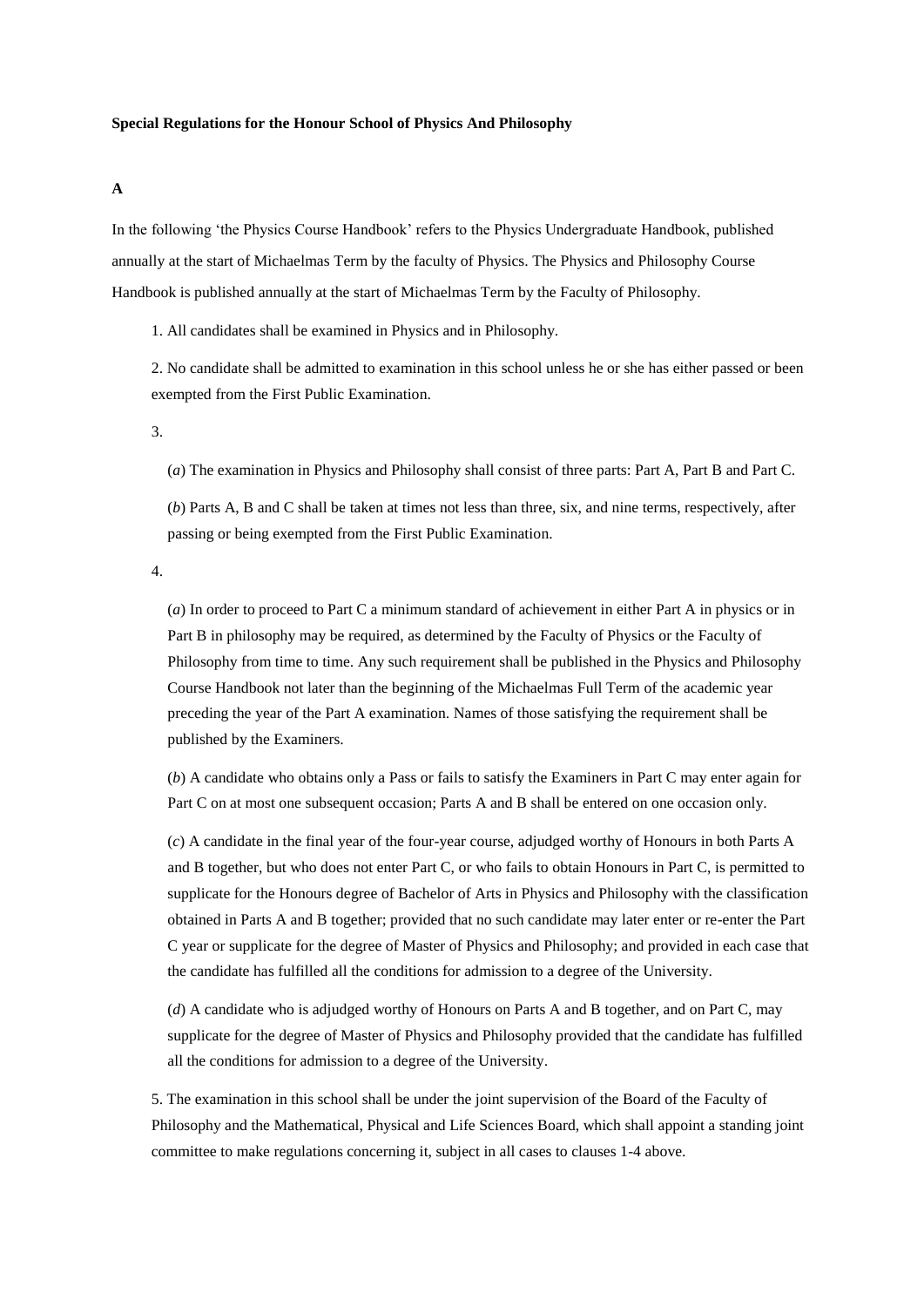(*a*) The examiners for Physics shall be such of the Public Examiners in Physics in the Honour School of Physics as may be required; those for Philosophy shall be nominated by a committee of which three elected members shall be appointed by the Board of the Faculty of Philosophy.

(*b*) It shall be the duty of the Chair of the Public Examiners in Physics in the Honour School of Physics to designate such of their number as may be required for Physics and Philosophy, and when this has been done and the Examiners for Philosophy have been nominated, the number of the Examiners in Physics and Philosophy shall be deemed to be complete.

#### **Transfer to the Honour School of Mathematical and Theoretical Physics**

7. Subject to the regulations for the Honour School in Mathematical and Theoretical Physics, candidates on the four-year course in Physics and Philosophy may apply to the Supervisory Committee for Mathematics and Physics to transfer, after their Part B examination, to the Honour School of Mathematical and Theoretical Physics for their Part C examination. Such a candidate will need to achieve at least an upper second class or higher at the end of Part B, and be accepted by the Supervisory Committee for Mathematics and Physics under the procedures referred to in the regulations for the Master of Mathematical and Theoretical Physics and set out in the course handbook for that degree. Acceptance is not automatic. As specified in the regulations for that degree, Part C in Mathematical and Theoretical Physics must be taken in the academic year following the candidate's Part B examination, and on successful completion of Part C of the Honour School of Mathematical and Theoretical Physics candidates will be awarded the Master of Mathematics and Physics in Mathematical and Theoretical Physics.

8. The Handbook for Mathematical and Theoretical Physics shall set out the options that candidates should follow to maximize their chances of being accepted for transfer to Mathematical and Theoretical Physics for their Part C examination. This Handbook shall be available by the start of Michaelmas Term in the year in which a candidate starts Part A in Mathematics.

9. A candidate who has transferred from the Honour School of Physics and Philosophy to the Honour School of Mathematical and Theoretical Physics for their Part C examination in accordance with cl.9 above is permitted transfer to the Honour School of Physics and Philosophy for their Part C examination up to the end of Week 4 of the Michaelmas Term in which he or she first registered for Part C in the Honour School of Mathematical and Theoretical Physics, so long as that candidate has not opted to supplicate for the degree of Bachelor of Arts in Physics and Philosophy under the regulations for the Honour School of Mathematical and Theoretical Physics.

10. The regulations for the Honour School of Mathematical and Theoretical Physics set out how the results obtained in Parts A and B in the Honour School of Physics and Philosophy are published for candidates who transfer to the Honour School of Mathematical and Theoretical Physics for their Part C examination.

6.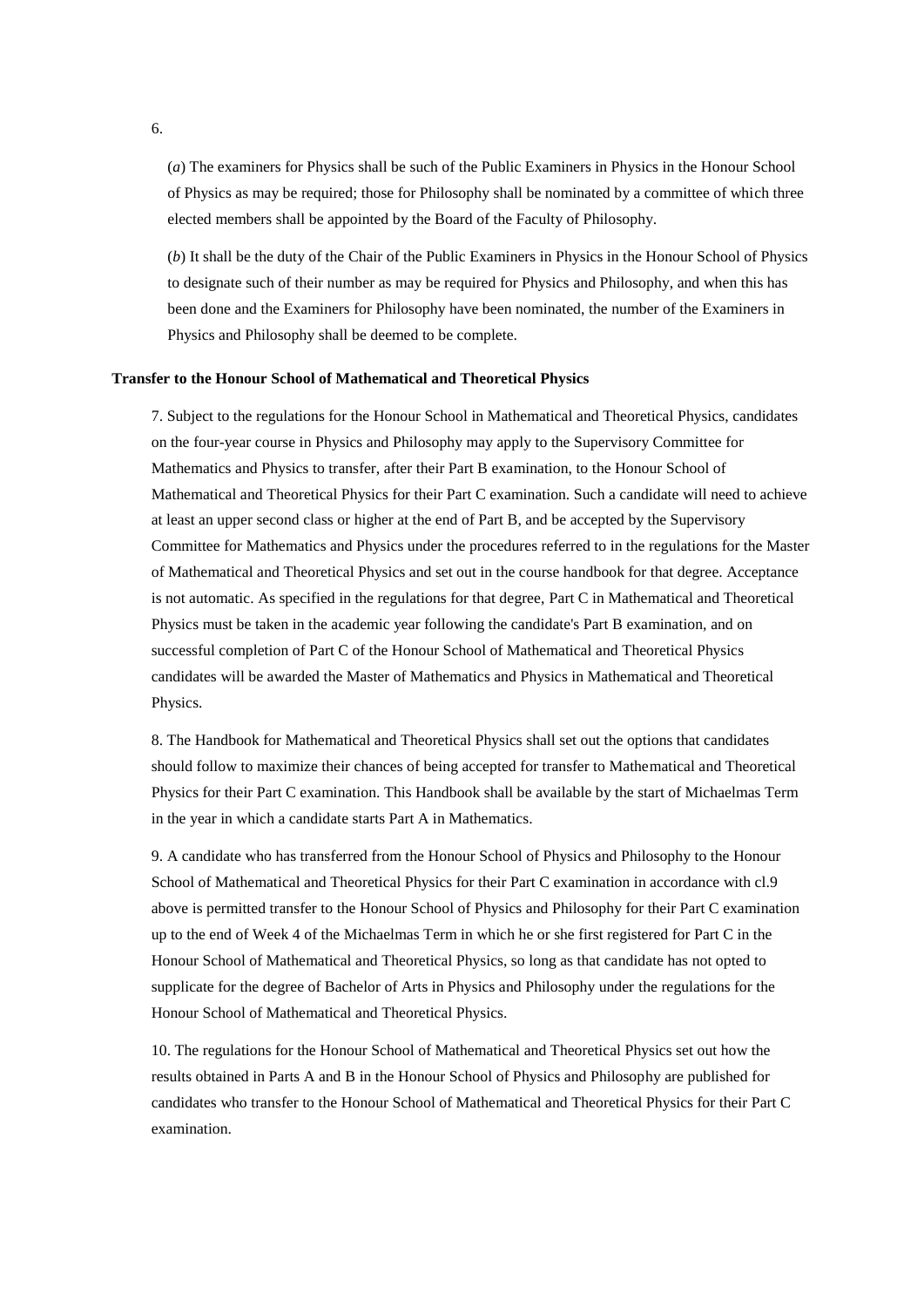1. For the Physics papers, the Examiners will permit the use of any hand-held calculator subject to the conditions set out under the heading 'Use of calculators in examinations' in the Regulations concerning the Conduct of University Examinations and further elaborated in the Physics Course Handbook, save that candidates taking part in an exchange scheme shall be subject to the provisions of the host institution in this regard.

2. The requirements for Parts A, B and C are specified in the regulations for Parts A, B and C.

3. The highest honours can be obtained by excellence either in Physics or Philosophy, providing that adequate knowledge is shown in the other subject areas. An honours classification will be awarded only if performance in both Physics and Philosophy is of honours standard in Parts A and B taken together, or in Part C.

### **Part A**

### **Physics**

Candidates are required to

(i) offer three written papers on Fundamental Principles of Physics, and

(ii) submit to the Examiners such evidence as they require of the successful completion of practical work normally pursued during the three terms preceding the examination.

The titles of the written papers are given below. Their syllabuses shall be approved by the Faculty of Physics and shall be published in the Physics Course Handbook not later than the beginning of Michaelmas Full Term for the examination three terms thence.

Fundamental Principles of Physics:

A1: Thermal Physics

A2P: Electromagnetism

A3: Quantum Physics

### **Part B**

Candidates are required to offer either (a) three subjects in Physics (each having the weight of half a paper) and four subjects in Philosophy (each having the weight of a full paper), or (b) five subjects in Physics (each having the weight of half a paper) and three subjects in Philosophy (each having the weight of a full paper).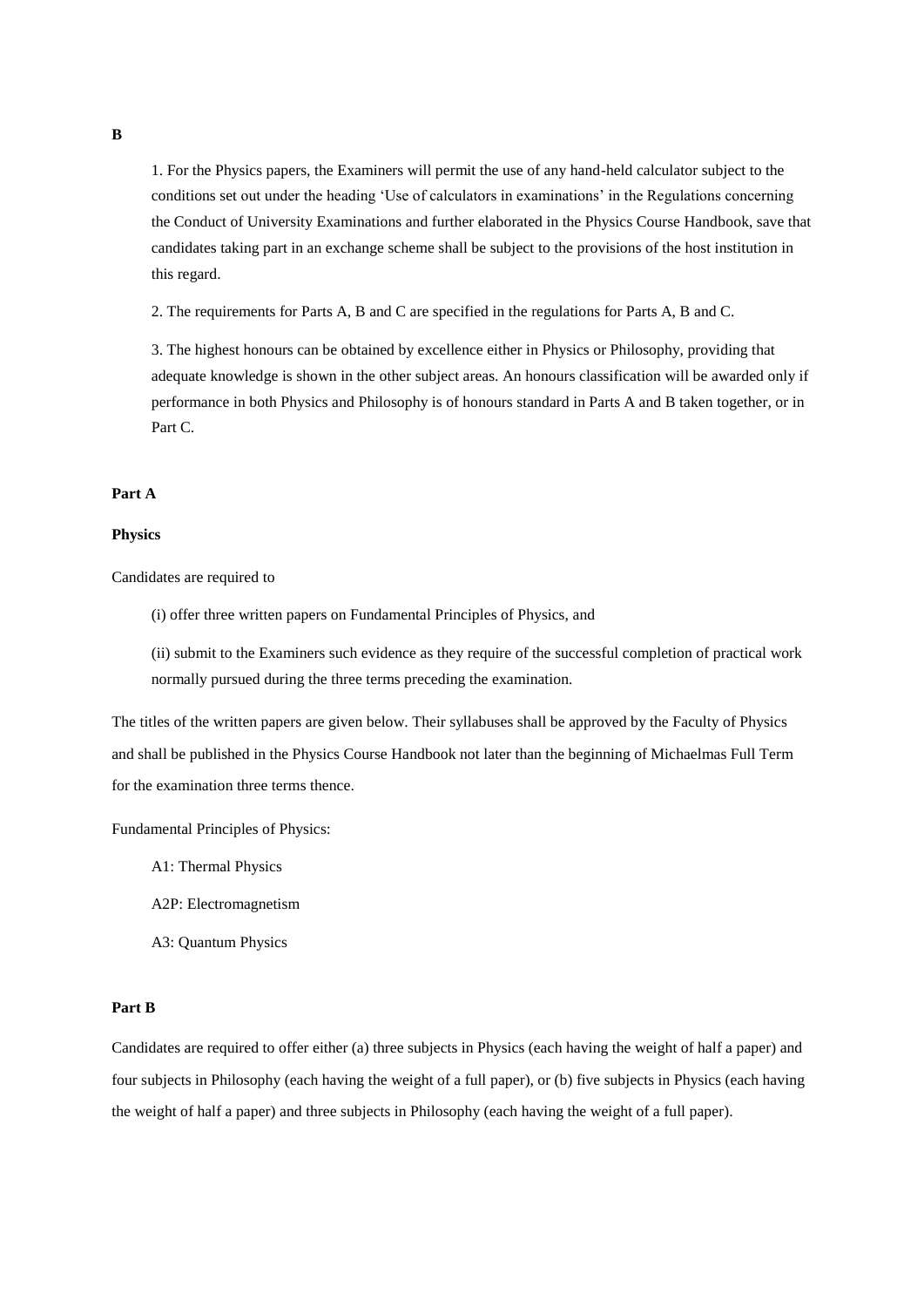Candidates for Part B must give to the Registrar notice of their choice of papers not later than Friday in the eighth week of the Michaelmas Full Term preceding that part of the examination.

Candidates may choose their three or five subjects from the following list:

Paper B1. Flows, Fluctuations and Complexity Paper B2. Symmetry and Relativity Paper B3. Quantum, Atomic and Molecular Physics Paper B4. Sub-Atomic Physics Paper B5. General Relativity and Cosmology Paper B6. Condensed-Matter Physics Paper B7. Classical Mechanics

Candidates must choose at least two of subjects B2, B5, and B7.

The syllabuses for the above Physics subjects shall be approved by the Faculty of Physics and published in the Physics Course Handbook not later than the beginning of the Michaelmas Full Term preceding the examination.

### **Philosophy**

Candidates are required to take (i) subject 101 or 102; (ii) one of subjects 106 and 124; and (iii) subject 120 as specified in the Regulations for Philosophy in all Honour Schools including Philosophy. Candidates who offer a fourth subject in Philosophy must select one from the list of subjects 101-122, 125 and 127 as specified in the Regulations for Philosophy in all Honour Schools including Philosophy, and in accordance with the General Regulations therein.

### **Part C**

Candidates shall offer a total of three units chosen in any combination from the lists for Physics and for Philosophy, or an approved collection of course options if taking part in an exchange scheme.

Candidates for Part C must give to the Registrar notice of their choice of written papers not later than Friday in the eighth week of the Michaelmas Full Term preceding that part of the examination, or, if taking part in an exchange scheme, shall have the proposed set of papers to be taken in the host institution approved by the standing joint committee by the beginning of the Michaelmas Full Term preceding that part of the examination. A unit in Physics consists of either a written paper on a Major Option, or a project report on either advanced practical work or other advanced work, as specified for Part C of the Honour School of Physics. Candidates may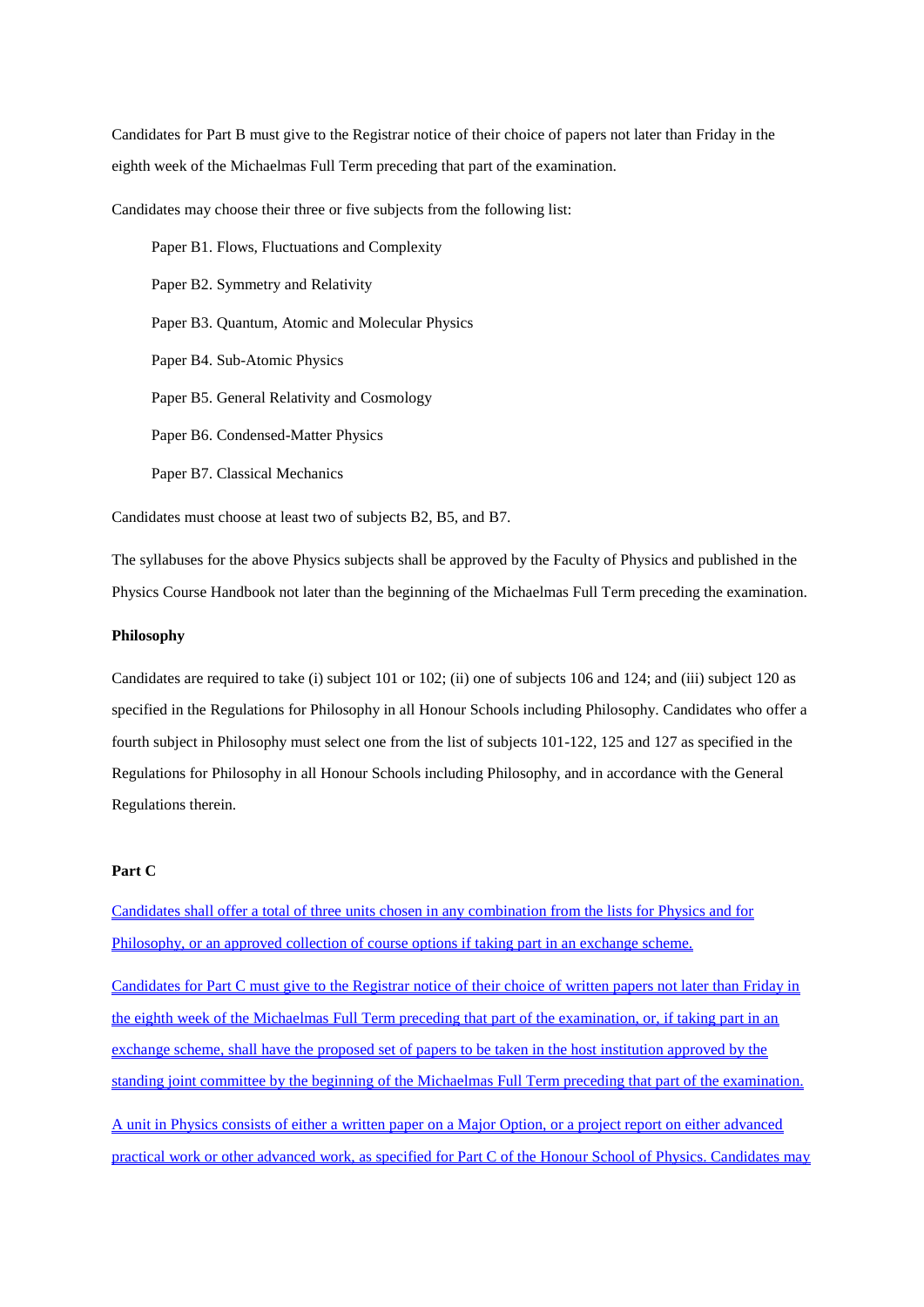be examined viva voce. A unit in Philosophy consists of one of the subjects 101-104, 107-122, 125, 127, 180 and 198 as specified in the Regulations for Philosophy in all Honours Schools including Philosophy, or a Thesis as specified as subject 199 in those regulations, or Advanced Philosophy of Physics as specified below. No taught subject in Philosophy may be offered in both Part B and Part C.

## *ADVANCED PHILOSOPHY OF PHYSICS*

The scope of the subject includes advanced topics in the philosophy of space, time, and relativity and in the philosophical foundations of quantum mechanics, as well as philosophical issues raised by thermodynamics and statistical mechanics. The subject shall be examined by 2 essays of at most 5,000 words each.

A list or list of approved topics for essays will be made available to candidates by the Examiners on or before Friday of the fourth week of Hilary Term following the Part C examination for which they are entered. Candidates who wish to propose their own topics may apply for approval by writing to the Chair of the Board, c/o The Administrator, Philosophy Centre, Radcliffe Humanities Building, Woodstock Road, giving the title he or she proposes, together with an explanation of the subject in about 100 words and enclosing a letter from their tutor attesting to the suitability of this topic for the candidate. Any such application must be received no later than Friday of the sixth week of the Hilary Term preceding the Part C examination for which the essay is to be submitted. Late applications will not be considered, except where candidates have been required to resubmit applications due to a previous application's rejection. Any such application shall be accepted or rejected by the Board within two weeks of its being received.

Essays in Advanced Philosophy of Physics should avoid any substantial repetition of material between the two essays, and between either essay and the topics covered in 120 Intermediate Philosophy of Physics, and must be submitted not later than noon on Friday of the fourth week of the Trinity Full Term of the Part C examination. The regulations for preparation and submission of the essays are otherwise identical to those governing essays for other Philosophy subjects in Part C, as specified under Special regulations for philosophy in all honour schools involving Philosophy.

**Candidates not on an exchange scheme shall offer a total of three units chosen in any combination from the lists for Physics and for Philosophy, or an approved collection of course options if taking part in an exchange scheme.**

**Candidates for Part C must give to the Registrar notice of their choice of written papers not later than Friday in the eighth week of the Michaelmas Full Term preceding that part of the examination, or, if taking part in an exchange scheme, shall have the proposed set of papers to be taken in the host**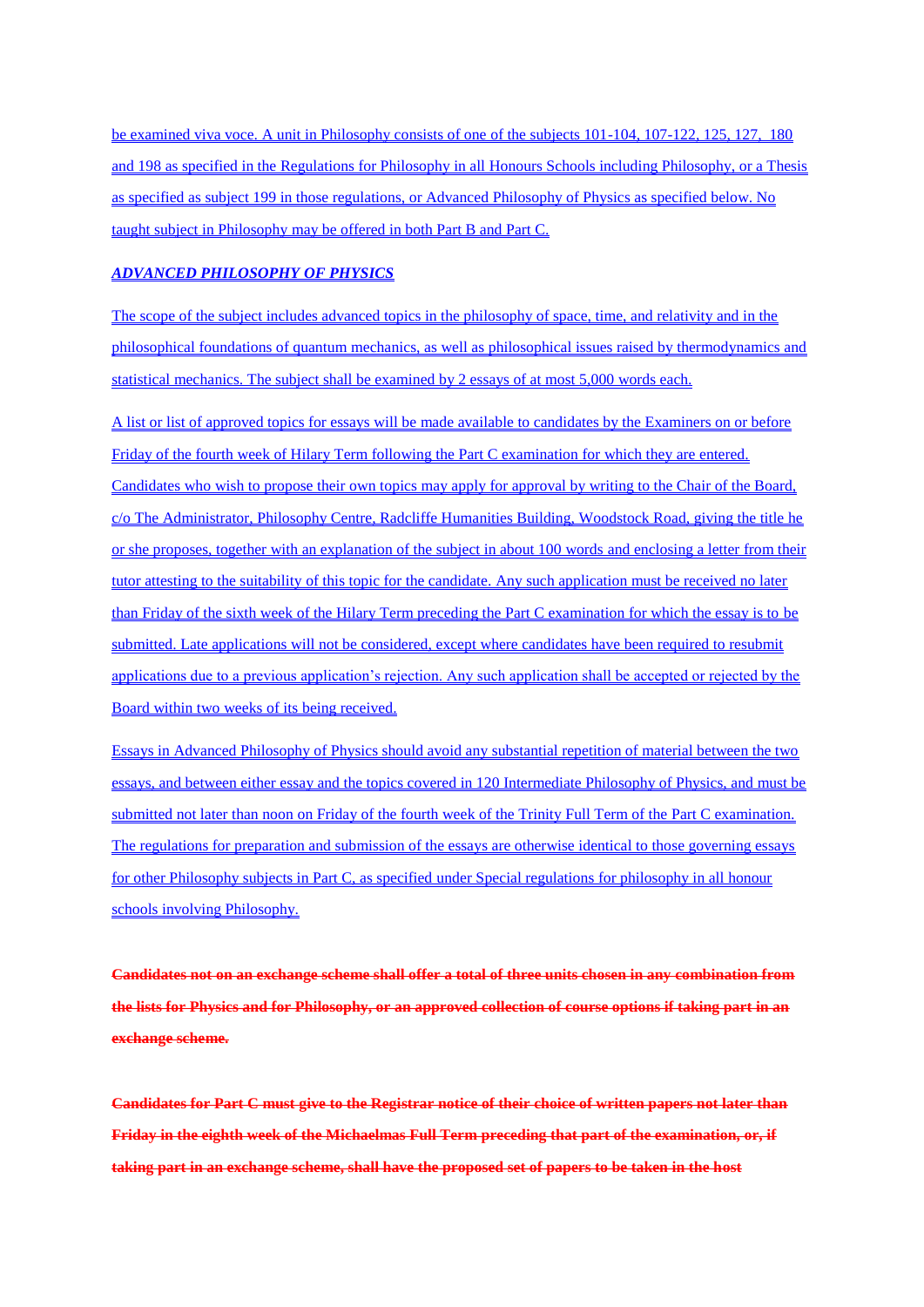**institution approved by the standing joint committee by the beginning of the Michaelmas Full Term preceding that part of the examination.**

**A unit in Physics consists of either a written paper on a Major Option, or a project report on either advanced practical work or other advanced work, as specified for Part C of the Honour School of Physics. Candidates may be examined viva voce. A unit in Philosophy consists of one of the subjects 101- 104, 107-122, 125, 127 and 180 as specified in the Regulations for Philosophy in all Honours Schools including Philosophy, or a Thesis as specified below. No subject in Philosophy may be offered in both Part B and Part C.**

**Each unit in Philosophy other than a Thesis shall be examined by a three-hour written paper together with an essay of at most 5,000 words, except 121 Advanced Philosophy of Physics, which shall be examined by two essays of at most 5,000 words each. No essay shall exceed this word limit, which includes all notes and appendices, but not the bibliography. The word count should be indicated on the front of the essay. There shall be a select bibliography or a list of sources. All essays must be typed in double spacing on one side of quarto or A4 paper, with footnotes rather than endnotes. Candidates should avoid any substantial repetition of material between examination scripts and examination essays. The topic for a Philosophy examination essay in a given subject can be any question set for the most recent examination of that subject in Honour Schools with Philosophy, with the exception of questions for Plato: Republic (115) and Aristotle: Nicomachean Ethics (116) consisting of multiple passages for comment. Candidates offering Advanced Philosophy of Physics should not take essay titles from old papers, but should seek approval for both their essay titles. Candidates may apply for approval of other essay topics by writing to the Chair of the Board, c/o The Administrator, Philosophy Centre, Radcliffe Humanities Building, Woodstock Road, giving the title he or she proposes, together with an explanation of the subject in about 100 words and enclosing a letter from their tutor attesting to the suitability of this topic for the candidate. Any such application must be received no later than Friday of the sixth week of the Hilary Term preceding the Part C examination for which the essay is to be submitted. Late applications will not be considered. Any such application shall be accepted or rejected by the Board within two weeks of its being received.**

**Each essay shall be the candidate's own work, though it should show knowledge of relevant literature in the subject and may include passages of quotation or paraphrase so long as these passages are clearly indicated as such and the source properly attributed. The candidate may discuss a first draft of the essay with his or her tutor for that subject. The amount of assistance the tutor may give shall be limited to what**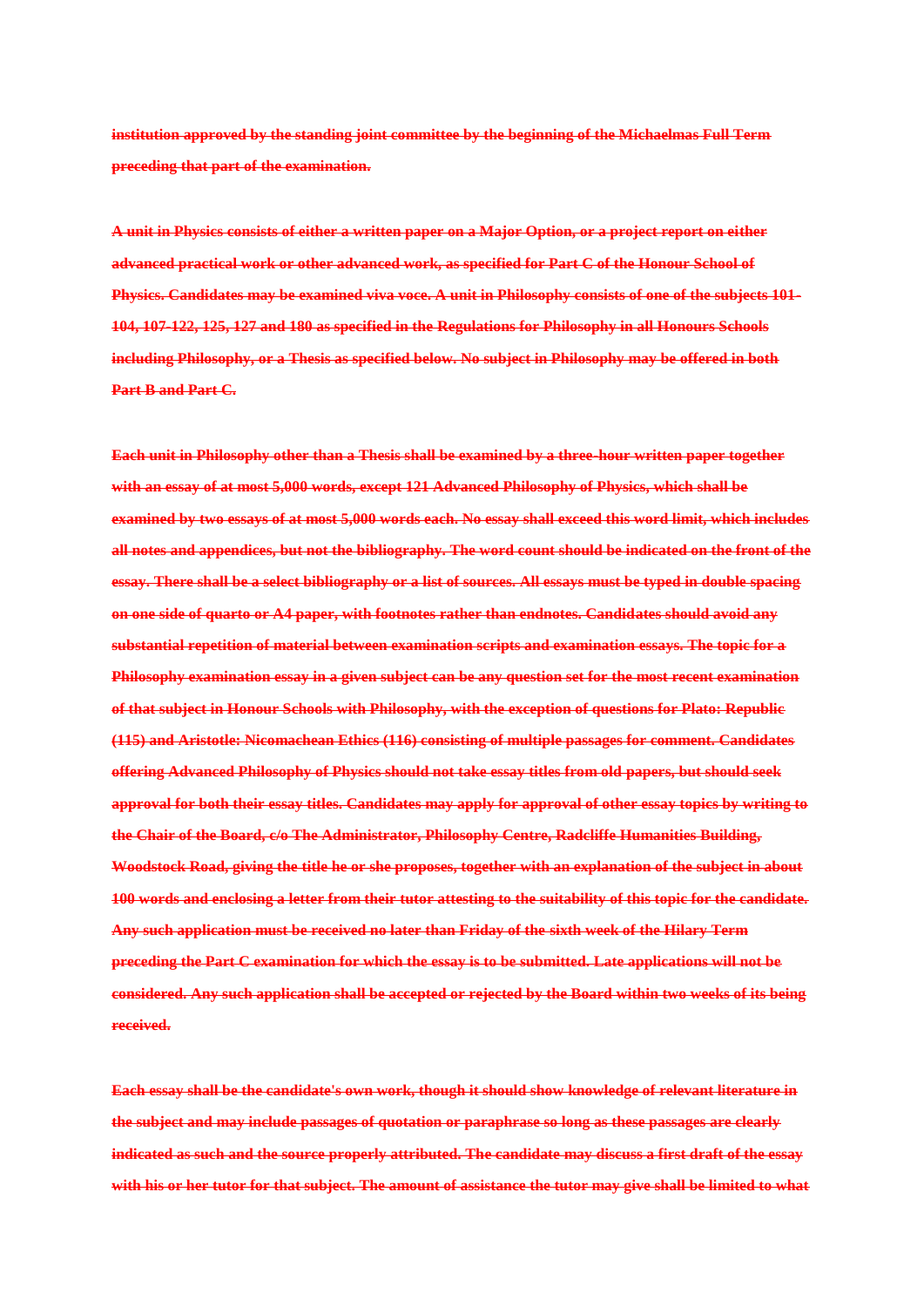**can be provided in one of the candidate's tutorials for their study of that subject. For each essay the candidate shall sign a statement to the effect that the essay is his or her own work and the tutor shall also sign a statement confirming that, to the best of his or her knowledge and belief, this is so. These statements shall be placed in a sealed envelope bearing the candidate's examination number and the name of the subject for which the essay has been written, and presented with two copies of each essay. Each copy of an essay shall be identified only by the candidate's examination number and bear the name of the Philosophy subject for which the essay is being submitted and must be submitted not later than noon on Friday of the first week of the Trinity Full Term of the examination to the Examination Schools, High Street, Oxford, addressed to the Chair of the Examiners for Part C of the Final Honour School of Physics and Philosophy.**

#### **PHILOSOPHY THESIS**

#### **(a) Subject**

**The subject of every thesis should fall within the scope of philosophy. The subject may but need not overlap any subject on which the candidate offers papers. Candidates should avoid substantial repetition in examination scripts or examination essays of material from their theses. No part of a Philosophy thesis submitted for Part C may include work submitted for this or any other degree. Every candidate shall submit through his or her college for approval by the Board of the Faculty of Philosophy the title he or she proposes, together with an explanation of the subject in about 100 words; and a letter of approval from his or her tutor, not earlier than the first day of Trinity Full Term of the year before that in which he or she is to be examined and not later than Friday of the fourth week of the Michaelmas Full Term preceding his or her examination. Applications for approval of subject should be directed to the Chair of the Board, c/o The Administrator, Philosophy Centre, Radcliffe Humanities Building, Woodstock Road, Oxford OX2 6GG. The Board shall decide as soon as possible whether or not to approve the title and shall advise the candidate immediately. No decision shall be deferred beyond the end of the fifth week of Michaelmas Full Term. If a candidate wishes to change the title of his or her thesis after a title has already been approved by the Board, he or she may apply for such permission to be granted by the Board. Applications should be directed to the Chair of the Board (if the application is made before the first day of Hilary Full Term preceding the examination). If later than the first day of Hilary Full Term preceding the examination application for change of title should be made to the Chair of Examiners for Part C of the Final Honour School of Physics and Philosophy.**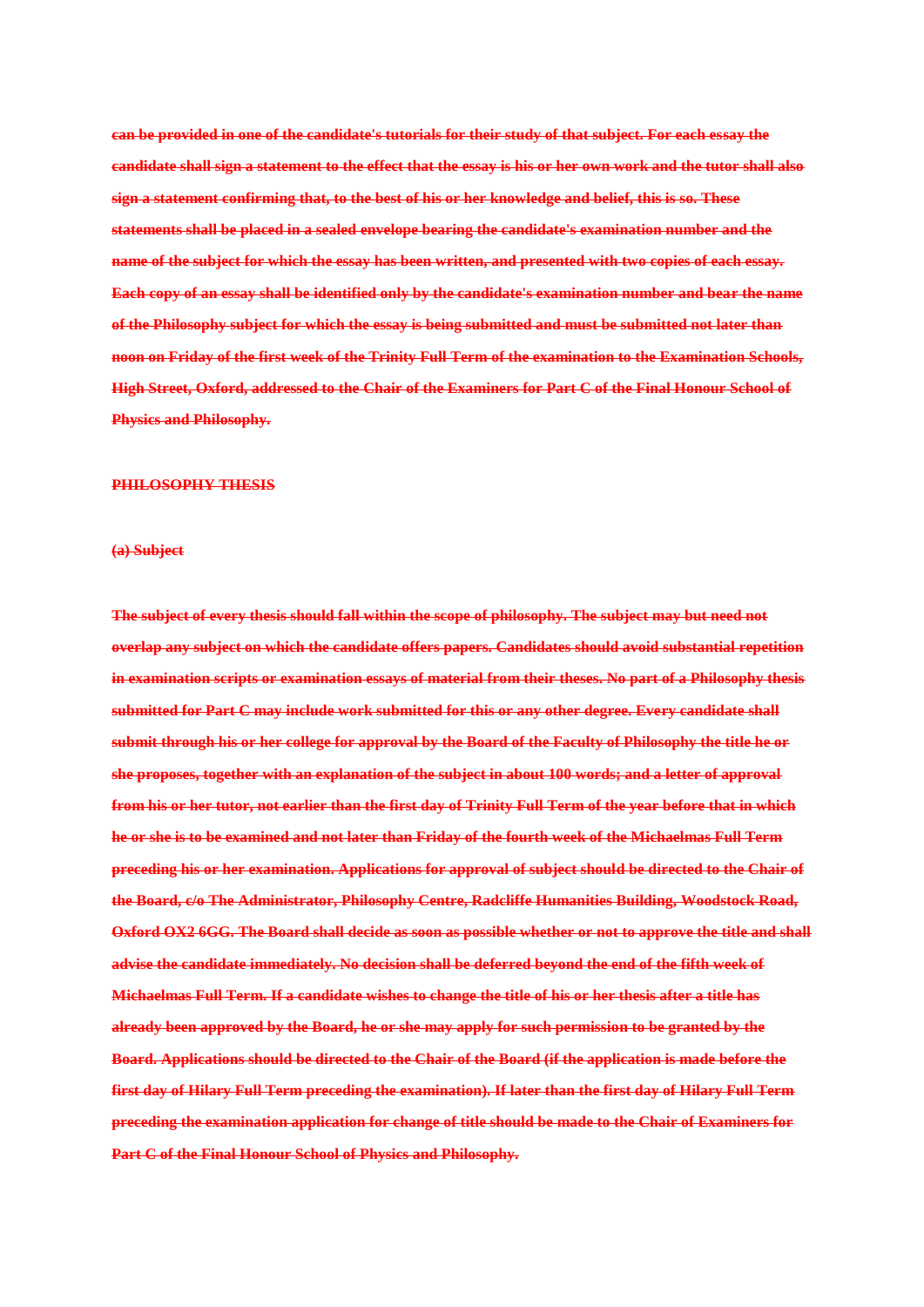**Every thesis shall be the candidate's own work. A candidate's tutor may, however, discuss with the candidate the field of study, the sources available, and the method of presentation; the tutor may also read and comment on drafts. The amount of assistance the tutor may give is equivalent to the teaching of a normal paper. Every candidate shall sign a certificate to the effect that the thesis is his or her own work and the tutor shall countersign the certificate confirming, to the best of his or her knowledge and belief, that this is so. This certificate shall be placed in a sealed envelope bearing the candidate's examination number presented together with the thesis. No thesis shall be accepted which has already been submitted for a degree of this or any other university, and the certificate shall also state that the thesis has not been so submitted. No thesis shall, however, be ineligible because it has been or is being submitted for any prize of this university.**

#### **(c) Length and format**

**No thesis shall exceed 20,000 words, the limit to include all notes and appendices, but not including the bibliography; no person or body shall have authority to permit any excess. The word count should be indicated on the front of the thesis. There shall be a select bibliography or a list of sources. All theses must be typed in double spacing on one side of quarto or A4 paper, with any notes and references at the foot of each page. Two copies of the thesis shall be submitted to the examiners.**

### **(d) Submission of thesis**

**Every candidate shall submit two copies of their thesis, identified by the candidate's examination number only, not later than noon on Friday of the week before the Trinity Full Term of the examination to the Examination Schools, Oxford, addressed to the Chair of the Examiners for Part C of the Final Honour School of Physics and Philosophy.**

### **EXCHANGE SCHEME**

Each individual candidate taking part in a full-year exchange at a host institution approved by the University will provide a collated set of coursework to the standing joint committee. Each individual candidate will ensure that the host institution forwards a full transcript of the courses taken certified by the host institution. Each individual candidate will ensure that the host institution retains the examination papers and scripts for the